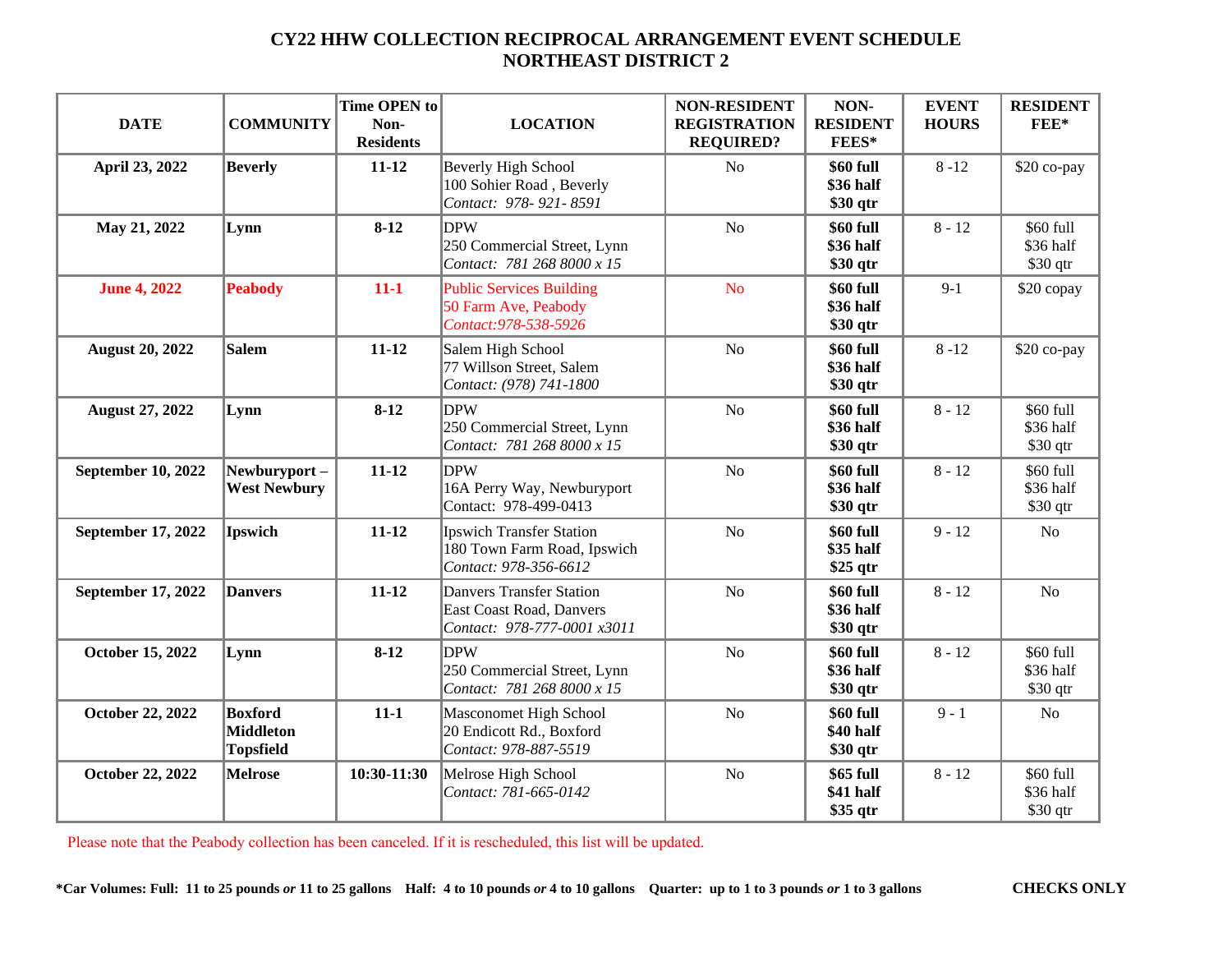| DATE                     | <b>COMMUNITY</b> | <b>Time OPEN to   </b><br>Non-<br><b>Residents</b> | <b>LOCATION</b>                                                                | <b>NON-RESIDENT</b><br><b>REGISTRATION</b><br><b>REQUIRED?</b> | NON-<br><b>RESIDENT</b><br><b>FEES*</b> | <b>EVENT</b><br><b>HOURS</b> | <b>RESIDENT</b><br>$FEE*$ |
|--------------------------|------------------|----------------------------------------------------|--------------------------------------------------------------------------------|----------------------------------------------------------------|-----------------------------------------|------------------------------|---------------------------|
| <b>October 29, 2022</b>  | <b>Saugus</b>    | $11 - 12$                                          | Belmonte Middle School<br>25 Dow Street, Saugus<br>Contact: 781-231-4115       | <b>Yes</b><br>781-231-4115                                     | \$60 full<br>\$36 half<br>$$30$ qtr     | $9 - 12$                     | N <sub>0</sub>            |
| <b>November 12, 2022</b> | Lynnfield        | $11 - 12$                                          | Lynnfield Middle School<br>505 Main Street, Lynnfield<br>Contact: 781-334-9500 | N <sub>o</sub>                                                 | \$60 full<br>\$36 half<br>\$30 qtr      | $8 - 12$                     | N <sub>o</sub>            |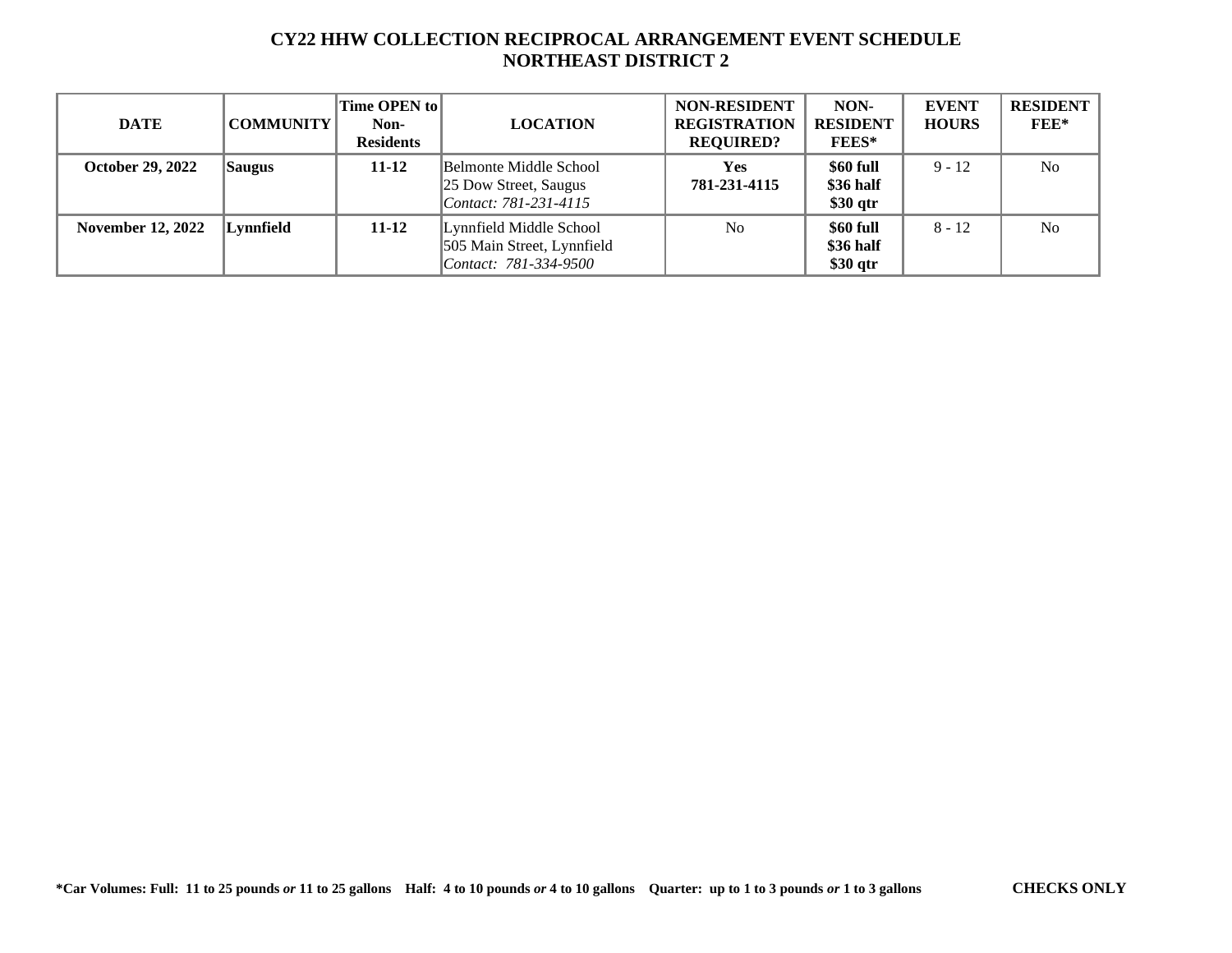## **What Hazardous Products Can I Bring?**

#### **General Household Materials**

- **Acids (corrosives)**
- **Aerosol cans (excluding empty cans)**
- **Art supplies**
- **Batteries - Alkaline batteries manufactured before 1994 and all NiCad, button, zinc and lithium batteries**
- **Chemistry set chemicals**
- **Fiberglass resins**
- **Furniture, floor, metal polishes and strippers**
- **Hobby supplies (rubber cement, airplane glue etc.)**
- **Mercury containing devices (switches, thermostats, fluorescent lamps, compact fluorescent bulbs (energy efficient bulbs), broken fluorescent bulbs, thermometers, blood pressure equipment)**
- **Moth balls/crystals**
- **Oil paint and paint thinners, varnish, stain and shellac (no Latex Paint is allowed)**
- **Paint Strippers**
- **Photography chemicals**
- **Rug and upholstery cleaners**
- **Solvent adhesives**
- **Turpentine and other paint solvents**
- **Wood preservatives**

#### **Lawn and Garden Materials**

- **Cesspool cleaners (corrosives)**
- **Flammable liquids/Gasoline**
- **Flea and tick powders**
- **Fire starters**
- **Fungicides**
- **Herbicides**
- **Insecticides**
- **No-pest strips**
- **Pesticides**
- **Poisons**
- **Pool chemicals**
- **Propane tanks, empty or partially empty, up to 20 lbs\***

**\*May be additional cost. Contact community for more information.**

#### **Bathroom Products**

- **Hair dye**
- **Nail polish remover**
- **Toilet cleaners**

#### **Laundry Materials**

- **Brighteners**
- **Chlorine bleach**
- **Spot removers**
- **Spray starch**
- **Whiteners**

#### **Kitchen Materials**

- **Drain cleaners**
- **Lighter fluids**
- **Oven cleaners**

#### **Automotive Products**

- **Antifreeze**
- **Batteries (autos, motorcycles, etc.)\***
- **Brake fluid**
- **Carburetor cleaner**
- **Oil - used**
- **Radiator flush**
- **Solvents and degreasers**
- **Tire cleaners**
- **Transmission fluid**
- **Waste fuels (gasoline, kerosene, etc.)**